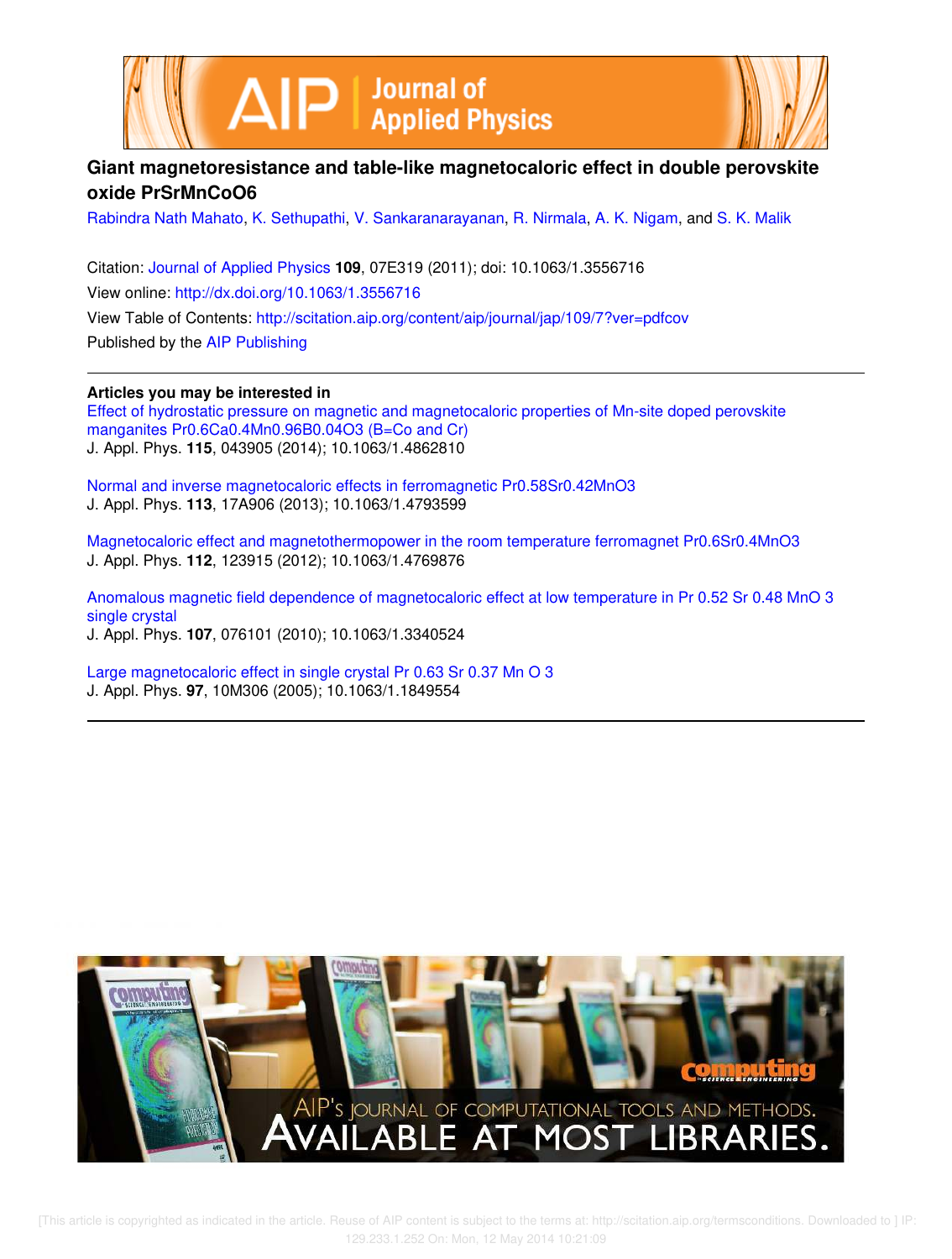# Giant magnetoresistance and table-like magnetocaloric effect in double perovskite oxide PrSrMnCoO6

Rabindra Nath Mahato,<sup>1</sup> K. Sethupathi,<sup>1,a)</sup> V. Sankaranarayanan,<sup>1</sup> R. Nirmala,<sup>1</sup> A. K. Nigam, $^2$  and S. K. Malik $^3$ <sup>1</sup>Department of Physics, Indian Institute of Technology Madras, Chennai 600 036, India  $^2$ Tata Institute of Fundamental Research, Mumbai 400 005, India

<sup>3</sup>International Institute of Physics (IIP)-UFRN, Natal, 59072-970, Brazil

(Presented 15 November 2010; received 17 September 2010; accepted 23 November 2010; published online 1 April 2011)

Magnetoresistance and magnetocaloric effect of a double perovskite oxide  $PrSrMnCoO<sub>6</sub>$  (cubic,  $Fm\overline{3}m$ ) has been studied in fields up to 7 T. This compound is semiconductor-like and its electrical resistivity increases by 5 orders while going from 300 to 50 K. Giant magnetoresistance of  $\sim$ 40% is observed at 200 K in 7 T field. PrSrMnCoO<sub>6</sub> orders ferromagnetically at  ${\sim}150$  K and shows a maximum magnetic entropy change of  $\sim$  4.6 J/kg/K for 5 T field change in the temperature range of 110–190 K. This nearly constant magnetocaloric effect over a broad temperature span is highly suitable for Ericsson-cycle magnetic refrigeration.  $\odot$  2011 American Institute of Physics. [doi:10.1063/1.3556716]

## I. INTRODUCTION

The perovskite oxides are well known for their colossal magnetoresistance (CMR), multiferroic and superconducting properties.<sup>1,2</sup> Recently, double perovskite oxides of the general formula  $AA'BB'O_6$  (A,  $A'$ —rare earth or alkaline earth ions, B, B'-transition metal ions) have attracted wide attention<sup>3</sup> as some of them are ferromagnetic at room temperature. The oxides such as  $Sr_2FeMoO_6$  and  $La_2VRuO_6$  exhibit large low field magnetoresistance at room temperature<sup>4</sup> and half-metallicity.<sup>5</sup> It is of substantial interest to look for materials with large magnetocaloric effect (MCE) near magnetic transition<sup>6,7</sup> because of prospective applications. Here we report giant magnetoresistance and moderate magnetocaloric effect over a broad temperature range in a double perovskite oxide PrSrMnCoO<sub>6</sub>.

# II. EXPERIMENTAL DETAILS

Polycrystalline samples of  $PrSrMnCoO<sub>6</sub>$  were prepared by a sol-gel method, the details of which are presented elsewhere.<sup>8</sup> The samples were characterized by x-ray powder diffraction, SEM and EDAX. The magnetization was measured using a superconducting quantum interference device magnetometer (MPMS, Quantum Design) and a vibrating sample magnetometer (PPMS, Quantum Design). Electrical resistivity has been measured by a standard four-probe method using PPMS.

#### III. RESULTS AND DISCUSSION

The powder x-ray diffraction data confirmed that the sample is single phase having cubic crystal structure (Space group  $Fm\overline{3}m$ ) at room temperature with lattice parameter  $a = 7.666$  Å. Figure 1 shows the magnetization (*M*) of

 $PrSrMnCoO<sub>6</sub>$  in a magnetic field of 0.5 T after cooling in zero field (ZFC) and also after cooling in the measuring field (FC). The slope of the magnetization curve changes gradually in the temperature range of 50–200 K and the inflection point, 150 K, in the  $dM/dT$  curve is taken as the ferromagnetic transition temperature,  $T_C$ , of this sample. At temperatures below  $\sim$ 115 K, irreversibility between the ZFC and FC curves becomes noticeable, which is indicative of a magnetic glassy behavior. $9,10$  The ZFC–FC magnetization separation could also result from anisotropy effects. The ZFC curve shows a broad maximum centered at 50 K and below this temperature the magnetization decreases with decreasing temperature, whereas the FC magnetization increases continuously down to 5 K. The inverse magnetic susceptibility in the temperature range of 200–300 K follows Curie–Weiss law and a paramagnetic Weiss temperature  $(\theta_p)$  of 159 K and an effective magnetic moment ( $\mu_{eff}$ ) of  $\sim 6.12 \mu_B/f.u.$  are obtained. At 5 K, the magnetization as a function of the applied magnetic field,  $M(H)$  shows subtle hysteresis. The



FIG. 1. (Color online) Temperature dependence of zero-field cooled and field cooled magnetization of PrSrMnCoO $_6$  in 0.5 T. (Inset) Magnetization vs field curves at three different temperatures.

a)Author to whom correspondence should be addressed. Electronic mail: ksethu@physics.iitm.ac.in.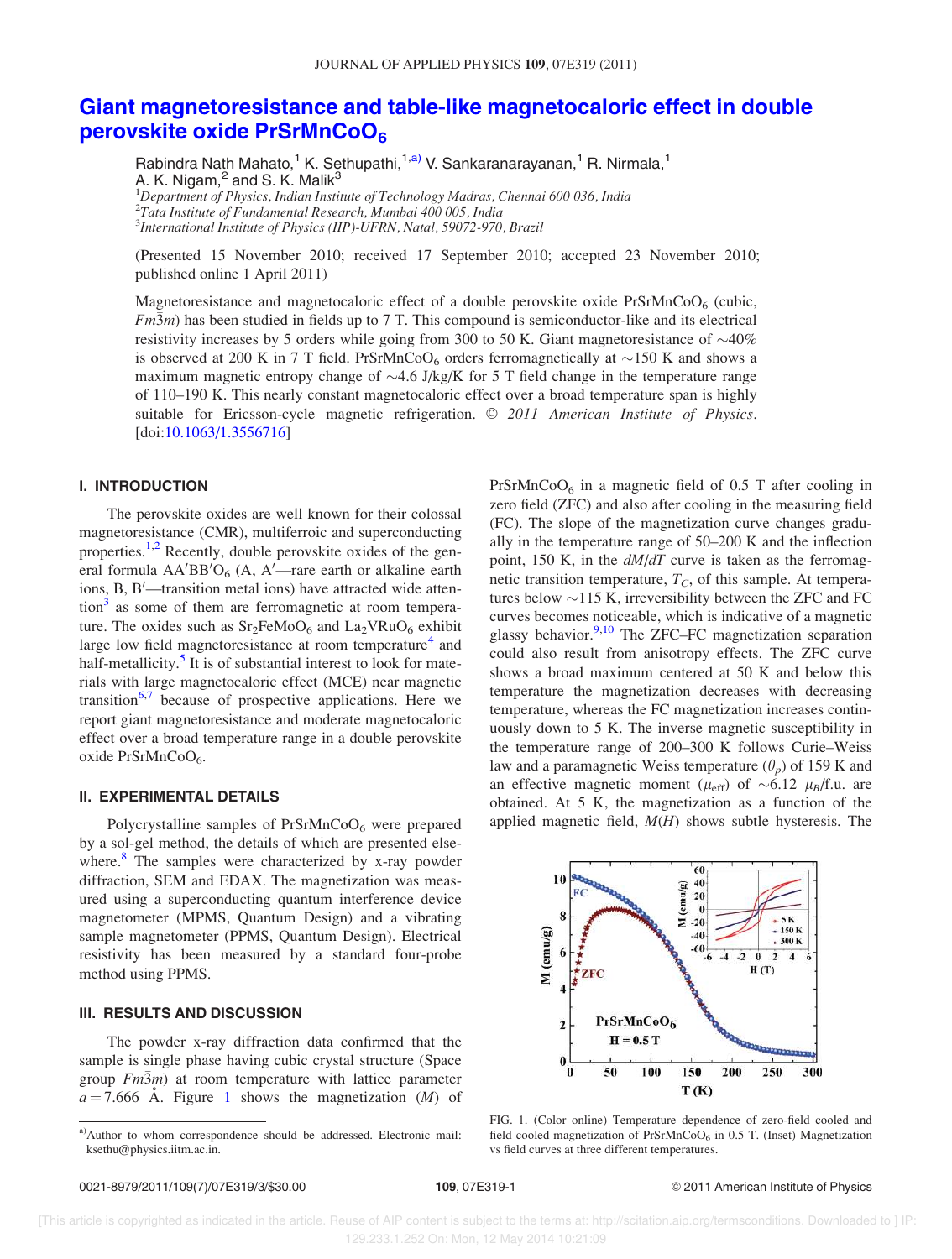magnetization does not saturate in an applied field of 5 T [Fig. 1(inset)] and only a magnetic moment value of 1.63  $\mu_B$ / f.u. is obtained at 5 K in 5 T for this compound. It suggests possible ferrimagnetic alignment of moments. On the other hand, there is also a possibility of having some regions of  $Mn^{3+}$  and  $Co^{3+}$  moments in the lattice, which may give rise to local magnetic disorder<sup>11</sup> and hence the reduction in overall moment value and frequency dependence in ac magnetic susceptibility (see below).

The temperature dependence of the electrical resistivity of PrSrMnCoO<sub>6</sub> is shown in Fig.  $2(a)$ . The resistivity increases like a semiconductor from 300 to 50 K. The electrical resistivity value below 50 K is beyond the measurement limits of our instrument. In order to understand the nature of electronic conduction in the semiconducting region of the sample, we tried to fit the resistivity to Mott's variable range hopping (VRH) model  $[\rho = \rho_0 \exp(T_0/T)^{1/4}]^{12,13}$  in the temperature range of 150–300 K. It is clear from the linear fits of  $\ln \rho$  vs  $T^{-1/4}$  [which is shown in Fig. 2(a, inset)] that the data fit well to the VRH-type of conduction.<sup>14</sup>  $N(E)$  is calculated to be  $3.28 \times 10^{17}$  eV<sup>-1</sup> cm<sup>-3</sup> for the PrSrMnCoO<sub>6</sub> sample considering the value of L as  $10^{-10}$  m (from Ref. 15). The value of  $N(E)$  is of the same order of magnitude as in other known oxide semiconductors<sup>16</sup> [ $N(E) \approx 10^{17} - 10^{19}$  eV<sup>-1</sup> cm<sup>-3</sup>]. Unlike most of the CMR manganites, the onset of ferromagnetic/ferrimagnetic order does not lead to metallic conductivity in  $PrSrMnCoO<sub>6</sub>$ .

The magnetoresistance ratio (MR  $\%$ ) for PrSrMnCoO<sub>6</sub> as a function of applied field  $(H)$  at various temperatures is



FIG. 2. (Color online) (a). Temperature variation of electrical resistivity,  $\rho$ , of PrSrMnCoO<sub>6</sub>. (Inset) Fit to variable range hopping model. (b) Field dependence of magnetoresistance MR at different temperatures.

plotted in Fig.  $2(b)$ . The MR vs H plot shows a change in slope across the  $T_c$ . The compound shows giant MR of  $\sim$ 40% in an applied magnetic field of 7 T at 60 K. This MR value is very large compared to that of the double perovskite oxides,  $Sr_2CrMoO_6$  (Ref. 17) and  $Sr_2FeMoO_6$  (Ref. 18). The negative sign for MR obtained in the broad temperature range of 50–200 K suggests the dominant role of spin-dependent scattering in the resistivity of this compound. The site disorder at the B site does not seem to affect the magnetoresistance in this compound. The slope change in the  $MR\%$  vs  $H$  graph at relatively high fields indicates quenching of spin fluctuations in large magnetic fields. We have also plotted MR vs  $M^2$  at 100 K (in the magnetically ordered state) and find that it has linear dependence (figure not shown). This low temperature MR behavior is also observed in other ferromagnets<sup>19</sup> and could be attributed to the strain effects due to the domain alignment in applied field.

The magnetic entropy change in  $PrSrMnCoO<sub>6</sub>$  can be obtained by using the experimental isothermal magnetization data [Fig. 3(a)].<sup>20,21,22</sup> Figure 3(b) shows the temperature dependence of  $|\Delta S_M|$  curves for magnetic field change  $(\Delta H)$ from 0 to 5 T. The maximum change in magnetic entropy  $(|\Delta S_M|_{\text{max}})$  is about ~4.6 J/kg/K for a field change of 5 T. The moderate value of  $|\Delta S_M|_{\text{max}}$  is comparable to those observed in contemporary double perovskite oxides.<sup>23</sup> Apart from the large  $|\Delta S_M|_{\text{max}}$ , the relative cooling power (RCP) is an important parameter to determine the efficiency of magnetic cooling. RCP is defined as  $RCP = |\Delta S_M|_{\text{max}} \delta T_{\text{FWHM}}$ , where  $\delta T_{\text{FWHM}}$  is the full-width at half-maximum of  $|\Delta S_M|$ vs T curve.<sup>21</sup> The value of RCP obtained is about 257 J/kg for 5 T, which is large compared to that in the other known CMR manganites.<sup>21,24</sup> The  $|\Delta S_M|_{\text{max}}$  value is found to vary linearly with the change in magnetic field as plotted in the Fig.  $3(c)$ . This feature is preferred for efficient Ericssoncycle-based magnetic refrigeration. The large value of MR%, MCE, and RCP compared to other double perovskites, easy preparation method, low processing cost of the materials compared to the rare earth intermetallic compounds, and high chemical stability make this compound a promising candidate for applications in magnetoresistive devices and magnetic refrigeration near transition temperature.

In order to confirm the glassy magnetic behavior suggested by the dc magnetization data, ac susceptibility has also been measured as a function of temperature at different frequencies (33, 133, 1333, and 9333 Hz) and is shown in Fig. 4. The peak temperature is found to shift to higher temperatures with increasing frequency following critical slowing down model.<sup>25</sup> In this model, the relaxation time  $\tau$ is related to the correlation length  $\xi$  as  $\tau \sim \xi^2$ . As  $\xi = [(T_f - T_g)/\xi]$  $T_g$ ], so  $\tau/\tau_0 = [(T_f - T_g)/T_g]^{-zv}$ , where zv is the dynamical exponent,  $T_f$  is the freezing temperature, and  $T_g$  is the glass transition temperature. The fit to this model gives  $zv = 4.8$ and  $\tau_0 = 10^{-6}$ s. This value of  $\tau_0$  is much longer than that of conventional spin glass  $(\tau_0 \sim 10^{-13} \text{ s})$ ,<sup>25</sup> which indicates that the sample has magnetic clusters with weak intercluster interactions. It may give rise to the slow increase in magnetization near the magnetic transition and hence to a nearly constant MCE over a broad temperature range. The moderate